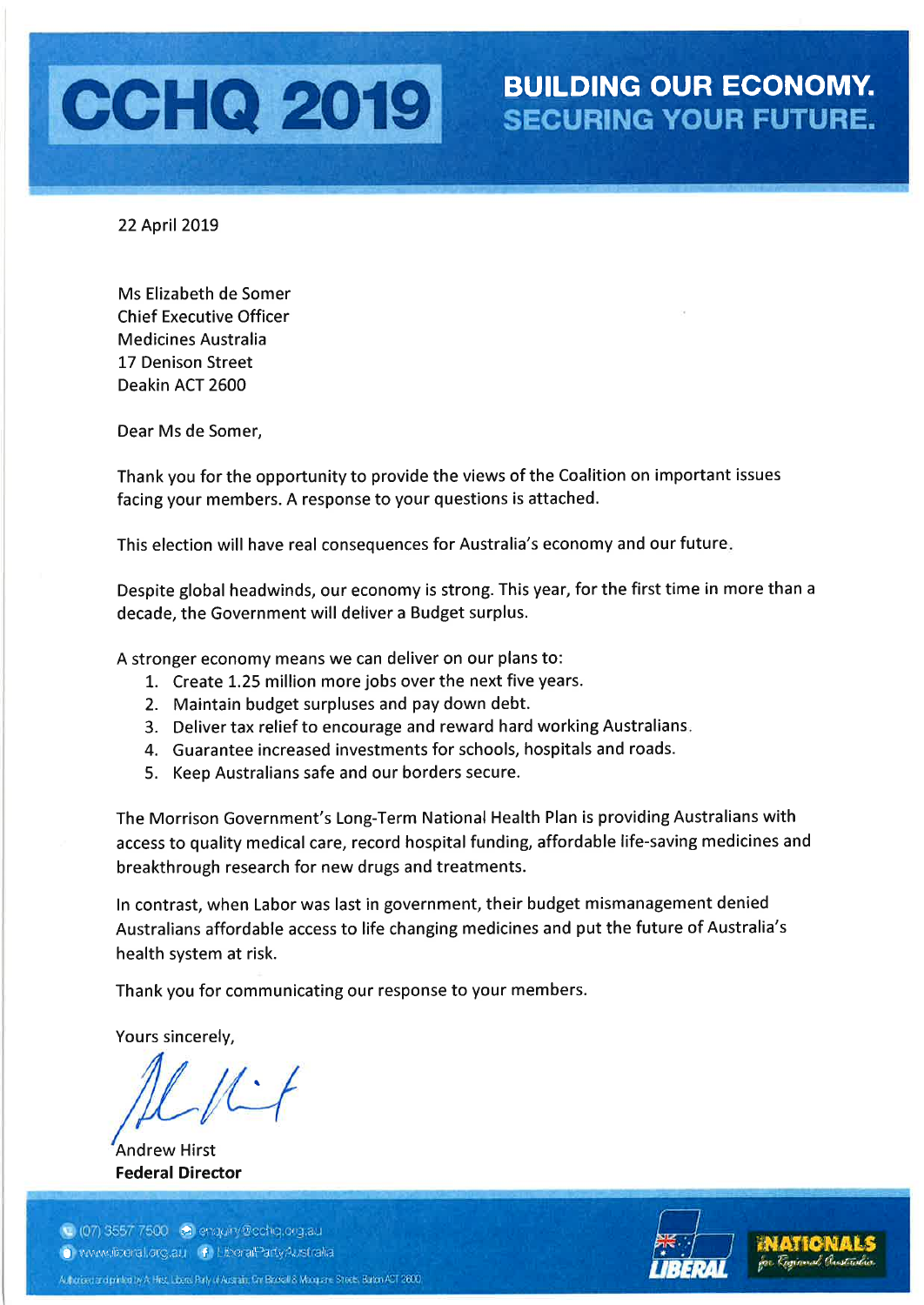# STRENGTHENING AUSTRALIA'S WORLD-CIASS HEALTH SYSTEM: THE MORRISON GOVERNMENT'S RESPONSE TO MEDICINES AUSTRALIA

The Morrison Government's Long-Term National Health Plan is providing Australians with access to quality medical care, record hospital funding, affordable life-saving medicines and breakthrough research for new drugs and treatments.

Our goal is to make our health system even stronger and to ensure it is the best in the world.

By keeping our economy strong we will ensure the essential health services that Australians rely on such as Medicare and the Pharmaceutical Benefits Scheme (PBS).

The Morrison Government has a clear commitment to list all of the medicines on the PBS that are recommended by the Pharmaceutical Benefits Advisory Committee (PBAC). Unlike Labor, we delivered on this commitment and because of our strong economic management we can continue to guarantee we will continue to list all new medicines.

Medicare funding is at record levels. Almost nine out of 10 Australians who visit the doctor have no out of pocket costs with GP bulk billing rates at a record 86 per cent, from 82 per cent under Labor.

We are keeping the cost of health care down by increasing funding for diagnostic services such as MRls and PET scans to detect breast cancer.

ln partnership with GPs, we will improve options for more flexible care to meet the needs of patients and to keep them healthy and out of hospital with a \$1.6 billion package to strengthen primary care.

Under a Morrison Government, record funding will be provided for public hospitals with an additional \$31 billion over the next four years to employ more nurses, doctors and specialists, delivering - in partnership with the states and territories - more surgeries and medical services.

With one in five Australians affected by a mental health disorder, we are expanding support services, particularly for young people. We are working to address the nation's suicide rate with the largest youth suicide prevention plan in Australia's history, focused on expanding headspace, lndigenous youth suicide prevention and supporting children and their parents.

Under the Morrison Government, Australians living in rural and regional Australia have greater access to services including through new regional cancer centres, clinical trials and expanded telehealth services and increased opportunities for Australia's rural and regional health workforce.

Australian medical researchers are making incredible breakthroughs which are transforming how we treat patients, especially through genomics and personalised medicine for cancer. Our 10-year medical research plan through the \$20 billion Medical Research Future Fund backs our local scientists and ensures we can quickly take life-saving discoveries from the laboratory to the hospital.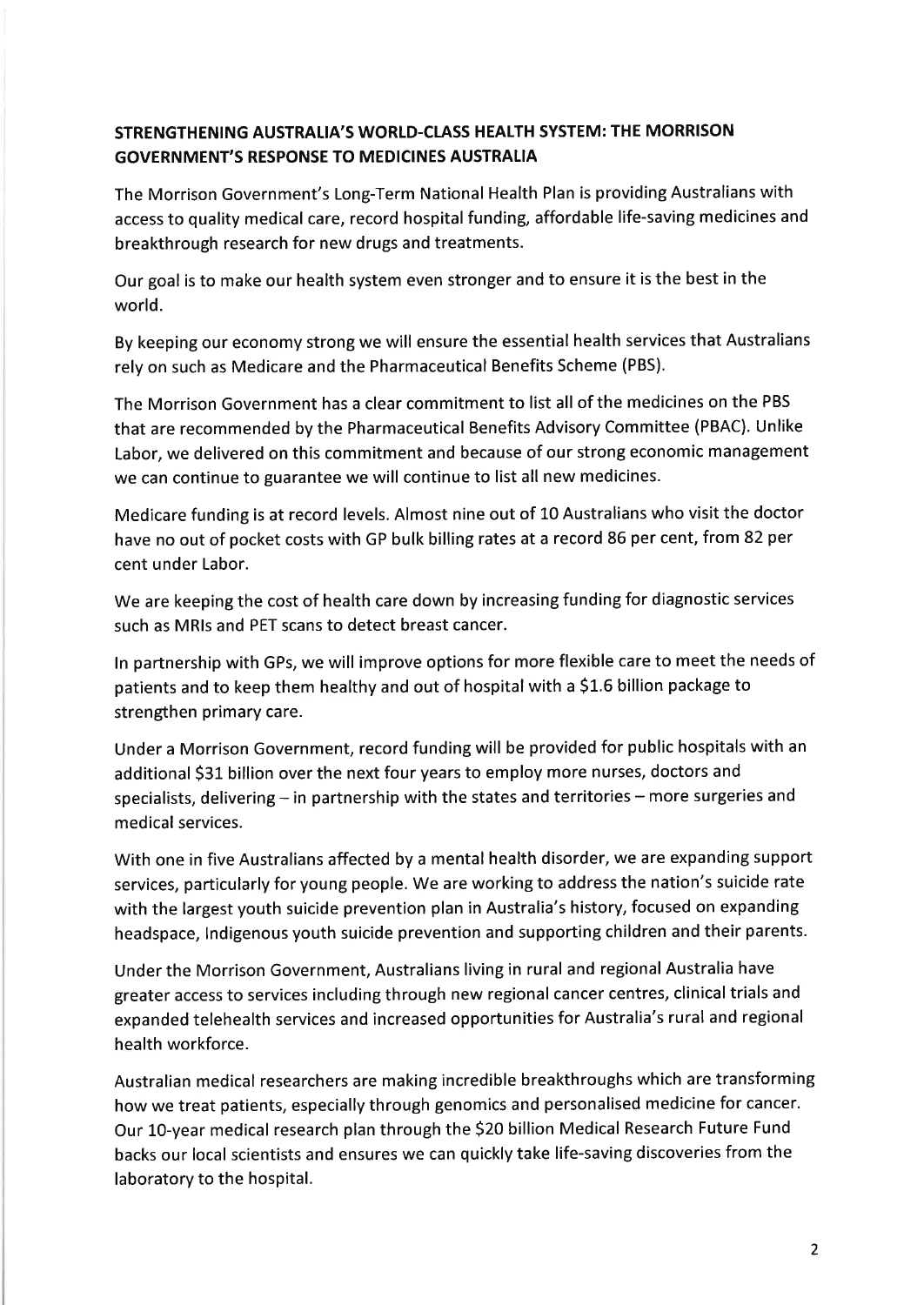#### lmproved PBS listing process

The Morrison Government is committed to listing all new medicines on the PBS within six months from agreement on pricing following a positive recommendation from the PBAC. This commitment supports patients but is also in recognition that your industry requires stability and predictability for market access and to invest in new treatments and jobs.

Since 2013 the Coalition Government has made more than Z,OOO new or amended medicines listings at a total investment of over S10.6 billion.

These include important new treatments for cancer, spinal muscular atrophy, diabetes, cystic fibrosis, high cholesterol, arthritis and asthma amongst many more.

We are listing all medicines on the PBS unlike the former Labor Government. In 2011, when the current leader of the opposition, Bill Shorten was Assistant Treasurer, Labor took the unprecedented step of stopping the listing of new medicines on the PBS. Labor's 2011-12 Budget stated "given the current fiscal environment the listing of some medicines would be deferred until fiscal circumstances permit". This included medicines for asthma, chronic obstructive pulmonary disease, endometriosis and IVF amongst others.

Through the landmark Strategic Agreement with Medicines Australia we are implementing significant process improvements to the PBS listing process which will help to accelerate access to the latest medicines for Australian patients. The Morrison Government will continue to work with Medicines Australia to report to the community on the timeline for medicine listing on the PBS.

#### Strategic Agreement between lndustry and the Commonwealth Government

The Morrison Government is committed to the Strategic Agreement between the Australian Government and Medicines Australia. This landmark agreement, signed in 2OI7 , is delivering for patients and provides predictability and stability for the medicines sector until 30 June 2022.

Since signing this agreement we have provided approximately 56.4 billion gross investment in new PBS listings as part of our commitment to list all new medicines recommended by the PBAC.

Together we will continue to work through and deliver on the initiatives in the current strategic agreement. A re-elected Morrison Government is committed to future compacts with the Australian medicines sector to focus on initiatives and policy settings that support timely access to new medicines for Australian patients, continued investment in research and clinical trials and business predictability.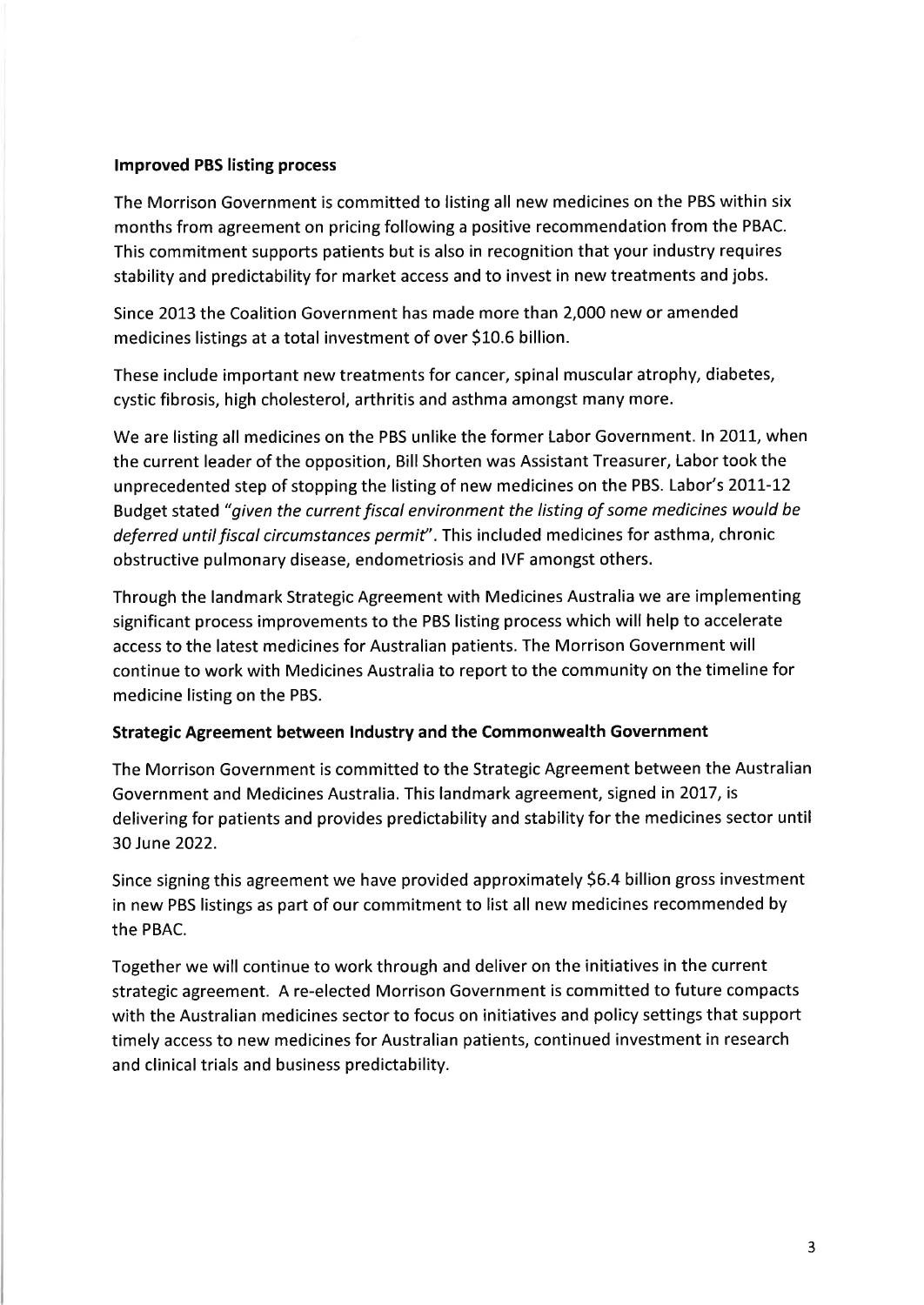## Review of the National Medicines Policy

The Morrison Government is committed to the key principles that underpin Australia's National Medicines Policy:

- timely access to the medicines that Australians need, at a cost individuals and the community can afford;
- medicines meeting appropriate standards of quality, safety and efficacy;
- o quality use of medicines; and
- o maintaining a responsible and viable medicines industry.

Launched in December 1999, the National Medicines Policy is a well-established and universally endorsed framework based on partnerships between Governments, health practitioners, the medicines industry and consumers.

However, in recognition of the pace of medical innovation now and into the future, the Morrison Government is committed to a multi stakeholder review of this policy. The review will provide options to Government on how to modernise Australia's National Medicines Policy and strengthen health technology assessment processes to continue to support access to breakthrough medicines and new therapies. The Government will commence this review within the first nine months of forming government.

## Clinical Trial Harmonisation, Intellectual Property and Research & Development

Developing new medicines, devices and medical technologies takes time and requires longterm investment and partnership.

The Morrison Government is providing record support for medical research with the goal of discovering and commercialising new treatments for patients and supporting the sector to flourish.

Our S20 billion Medical Research Future Fund (MRFF) is supporting our local scientists and medical devices industry to turn their medical discoveries into clinical trials and revolutionary treatments.

Our 10-year \$5 billion investment strategy and Health and Medical Research Industry Growth Plan will give researchers and industry certainty and direction. The plan will create jobs, support opportunities for co-investment and reaffirm Australia's reputation as a global research powerhouse.

Our medical research missions and targeted investments tackle major health challenges and support future medical advances and are providing patients early access to new treatments, in particular:

o We will invest 5500 million in the Genomics Health Futures Mission which aims to transform the lives of more than 200,000 Australians through research into better testing, diagnosis and treatment with precision medicine.